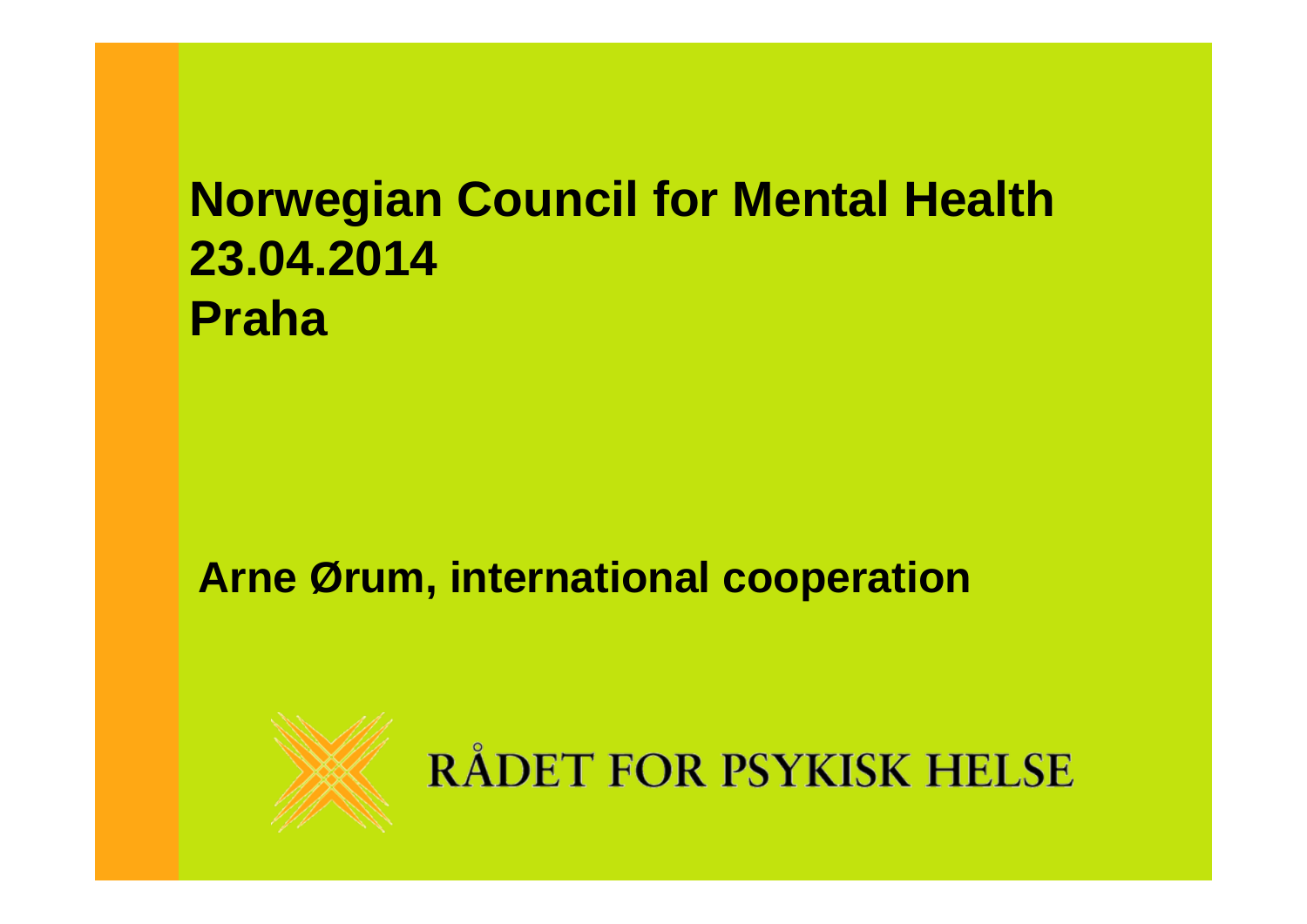- **The Norwegian Council for Mental Health (NCMH)**
- **NCMH is a mental health coalition – a humanitarian organization that includes most of the major actors in the field of mental health, research institutions, universities, professional associations and NGOs**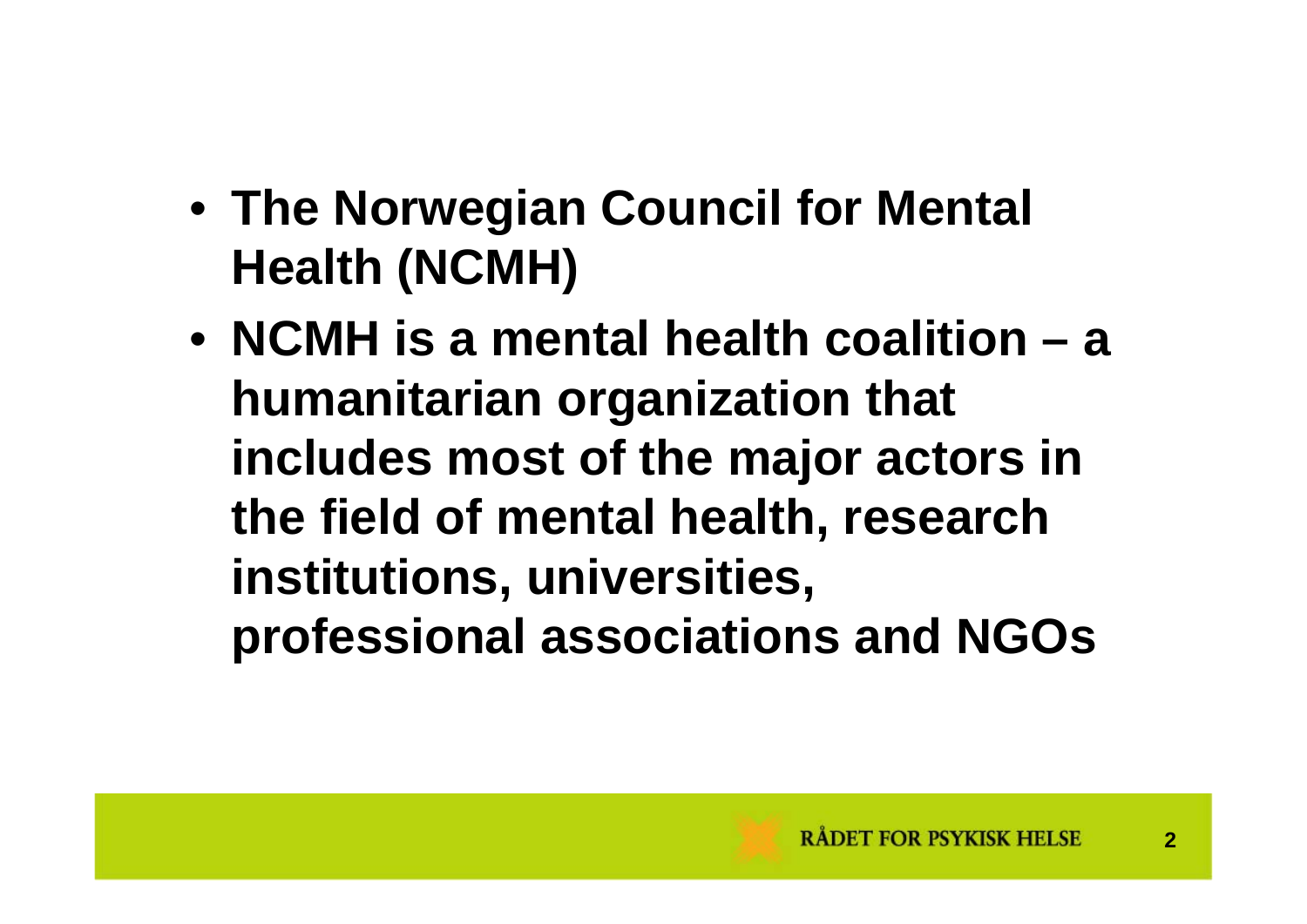- **Norwegian Medical Association, Norwegian Psychiatric Association**
- **The Norwegian Psychological Association**
- •**The Norwegian Nurses Organization**
- •**The Norwegian Physiotherapist Association**
- **The Norwegian Occupational Therapy Association**
- **Norwegian Union of Municipal and General Employees (NUMGE)**
- **Norwegian Union of Social Educators and Social Workers (FO)**
- **The Norwegian Prison and Probation Officers Union**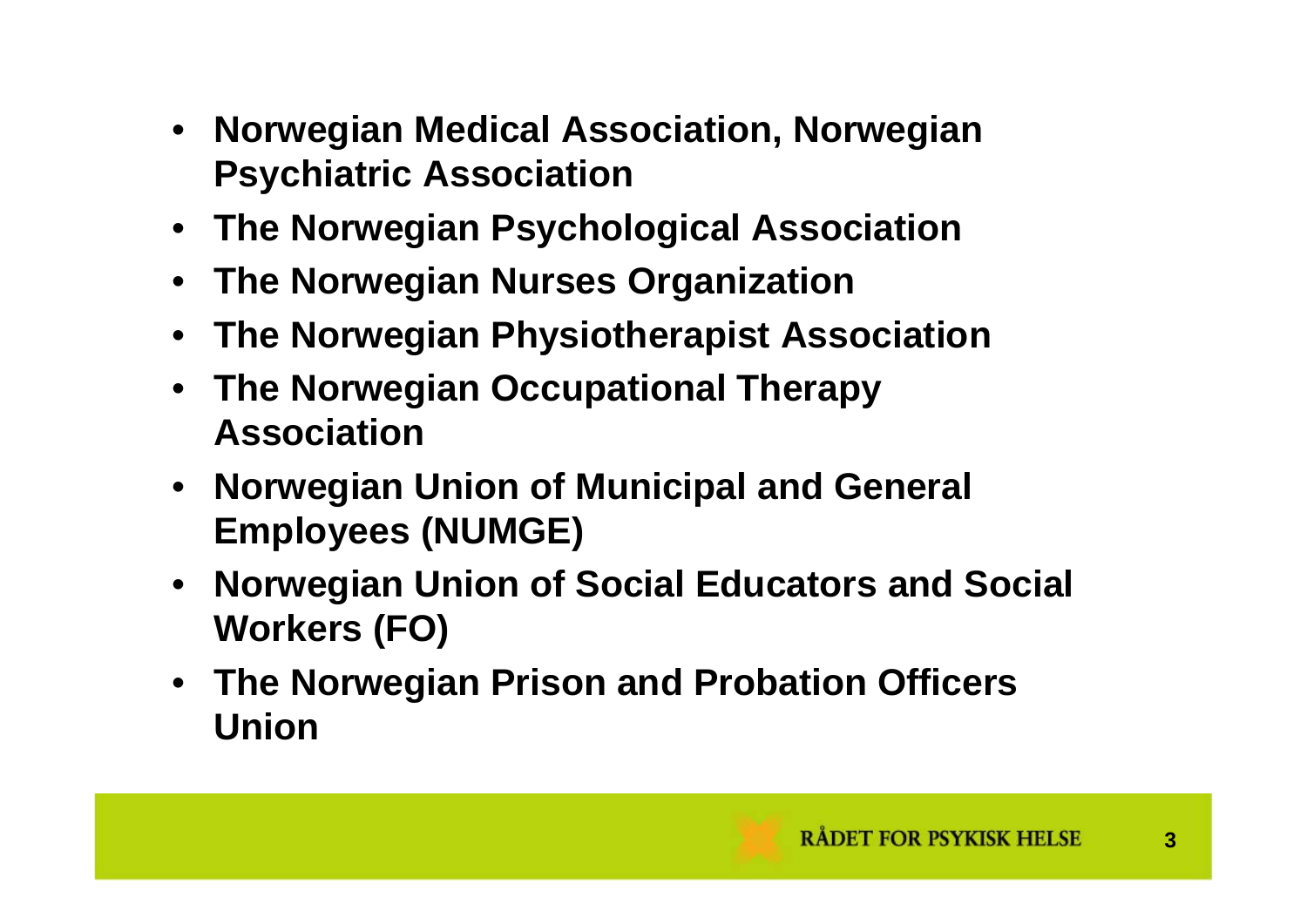- **University of Oslo**
- **University of Bergen**
- **University of Tromsø**
- **University of Agder**
- **Norwegian University of Science and Technology, Trondheim**
- **Buskerud University College**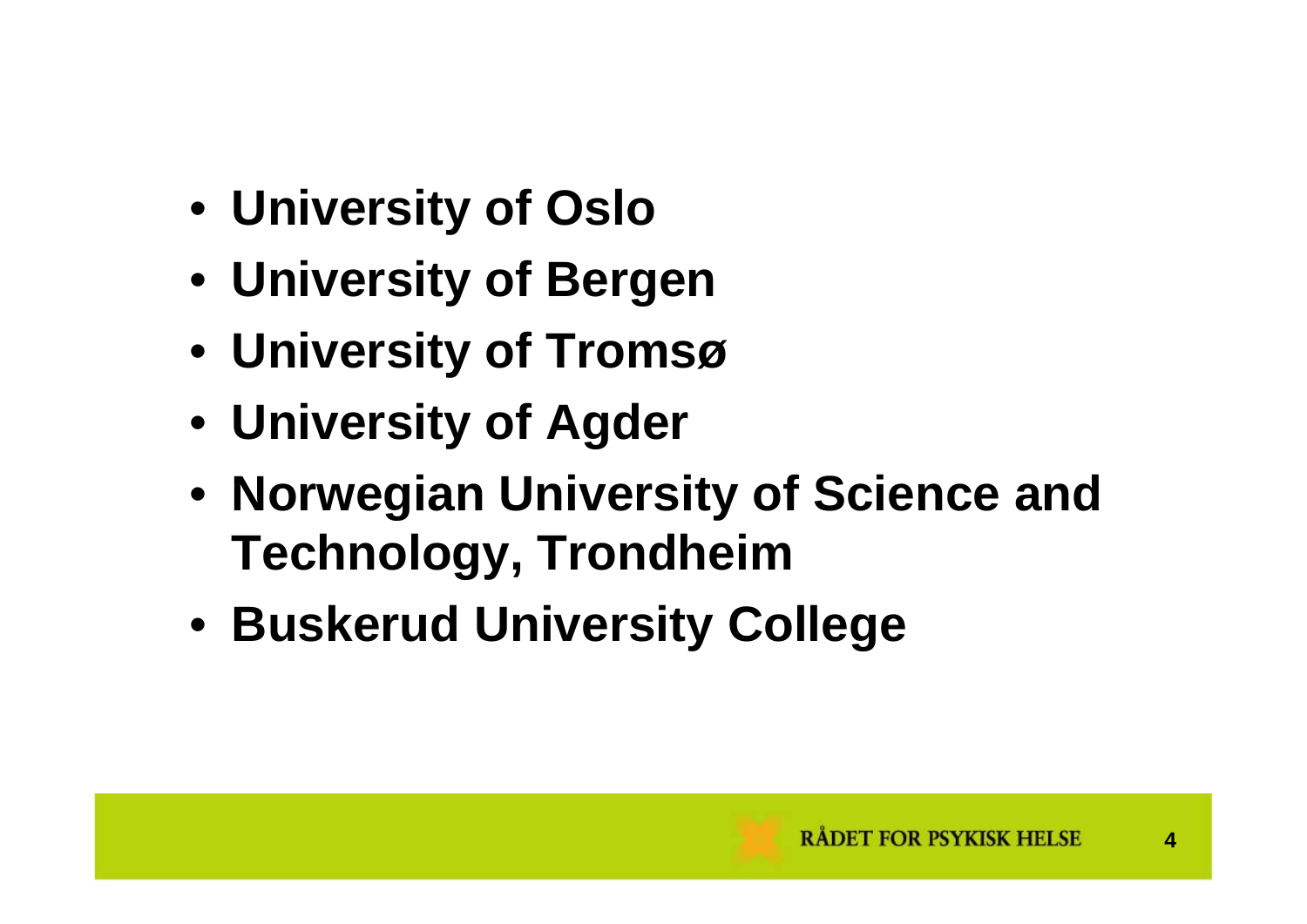- $\bullet$ **National Norwegian Red Cross Committee**
- $\bullet$ **Norwegian Church SOS**
- $\bullet$ **Norwegian Church Social Service**
- $\bullet$ **Mental Health Norway**
- **Mental Health Youth**
- **National Association for lesbians, gays, bisexuals and transgender people**
- **National Association for Next of Kin in Psychiatry**
- $\bullet$ **Norwegian ADHD Association**
- $\bullet$ **Norwegian Tourette Association**
- $\bullet$ **Norwegian Bipolar Association**
- **The Association for Women with Eating Disorders**
- **Adults for Children**
- $\bullet$ **White Eagle**
- $\bullet$ **Aurora**
- •**Counselling on eating disorders (ROS)**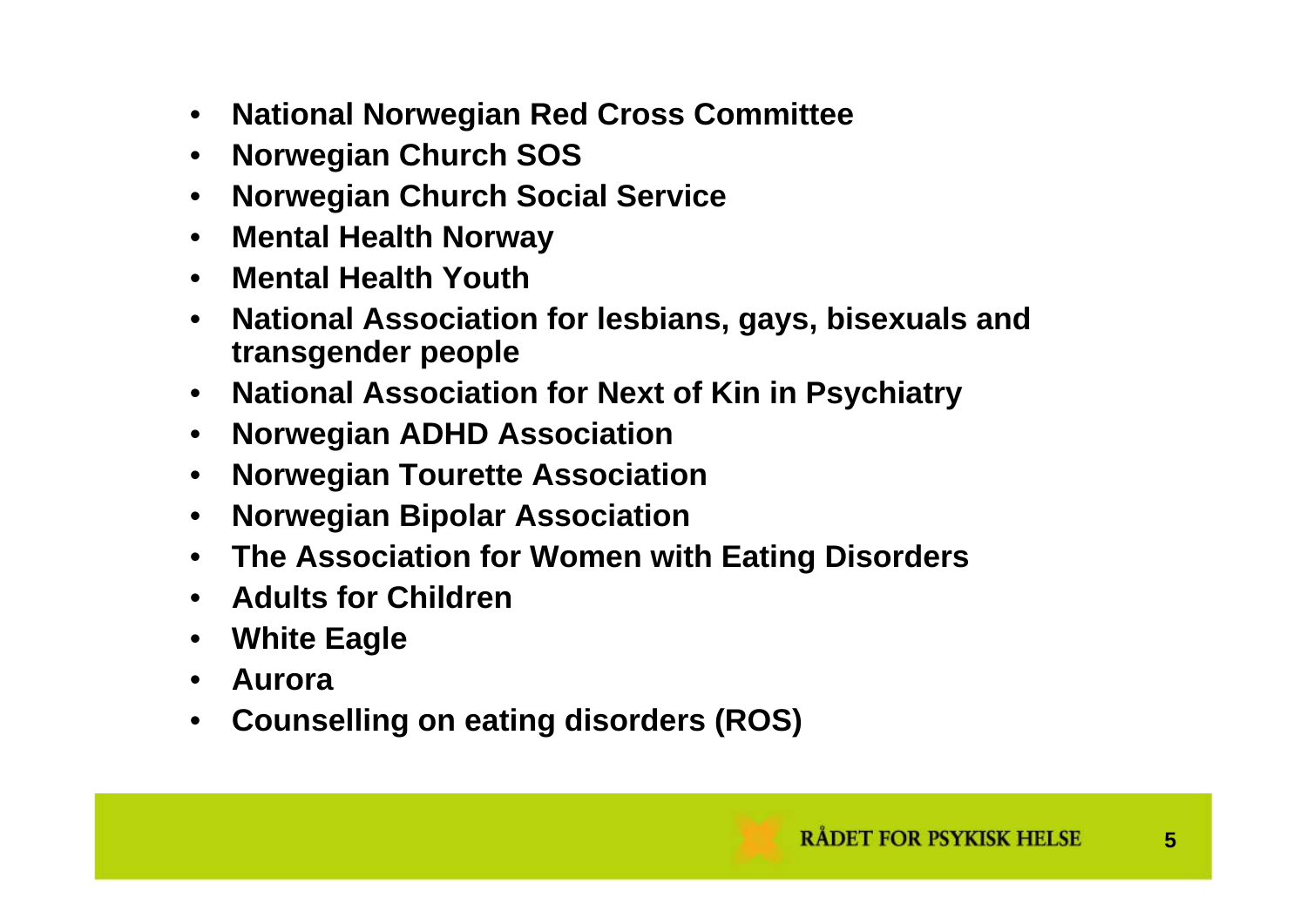- **The task of NCMH - to promote:**
- **Advocacy – for mental health**
- **Conscientiousness - Awareness**
- •**Open-mindedness towards mental health issues**
- **An end to taboos and myths**
- **Research**
- **Education and production of resources**
- **Prevention**
- **Mental health care and rehabilitation**
- **Activities initiated by user-organizations**
- **Information activities**
- **Involvement in policy issues**
- $\bullet$ **Impact on decision making**
- **Mental health care**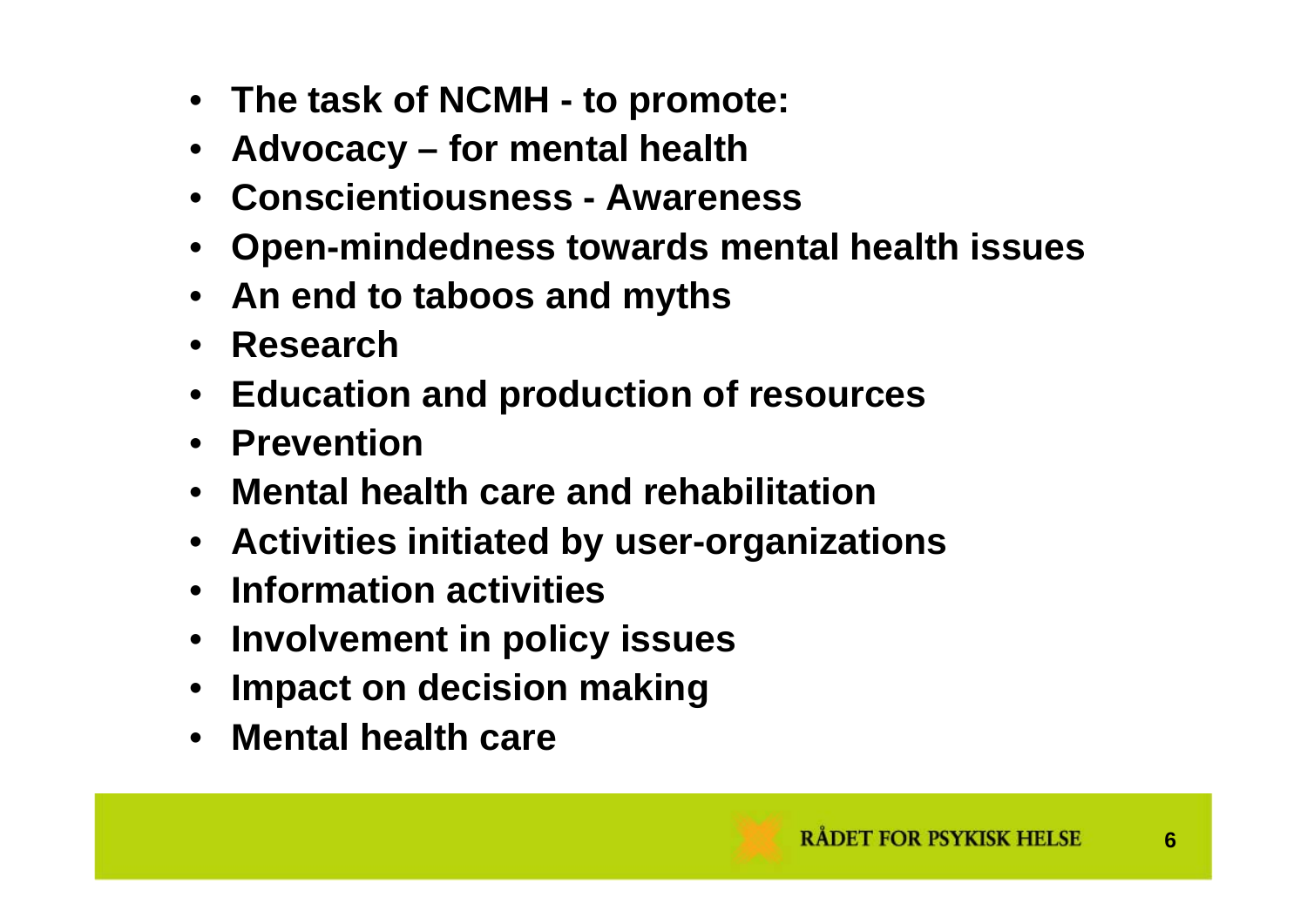## • **Special focus areas are:**

- Children and adolescents
- Decentralization of services –provision of service locally
- Initiatives for reduction of coercion and compulsive treatment in psychiatry
- The importance of well-being in working life, schools and education